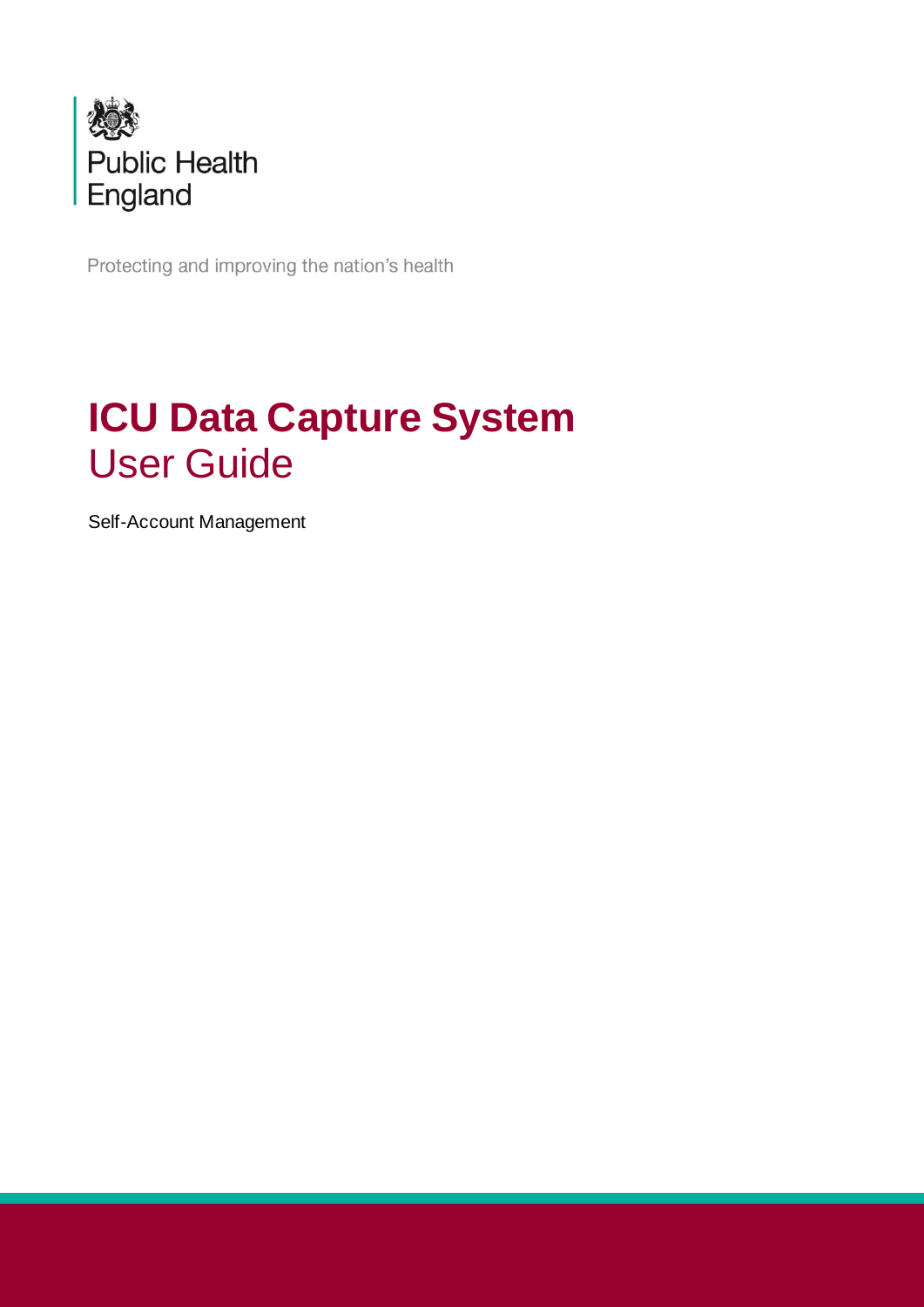# <span id="page-1-0"></span>About Public Health England

Public Health England exists to protect and improve the nation's health and wellbeing, and reduce health inequalities. We do this through world-leading science, research, knowledge and intelligence, advocacy, partnerships and the delivery of specialist public health services. We are an executive agency of the Department of Health and Social Care, and a distinct delivery organisation with operational autonomy. We provide government, local government, the NHS, Parliament, industry and the public with evidence-based professional, scientific and delivery expertise and support.

Public Health England Wellington House 133-155 Waterloo Road London SE1 8UG Tel: 020 7654 8000 [www.gov.uk/phe](http://www.gov.uk/phe) Twitter: [@PHE\\_uk](https://twitter.com/PHE_uk) Facebook: [www.facebook.com/PublicHealthEngland](http://www.facebook.com/PublicHealthEngland)

For queries relating to this document, please contact: [ICCQIP.surveillance@phe.gov.uk](mailto:ICCQIP.surveillance@phe.gov.uk)

# QGL

#### © Crown copyright 2020

You may re-use this information (excluding logos) free of charge in any format or medium, under the terms of the Open Government Licence v3.0. To view this licence, visit [OGL.](https://www.nationalarchives.gov.uk/doc/open-government-licence/version/3/) Where we have identified any third party copyright information you will need to obtain permission from the copyright holders concerned.

Published October 2020

 PHE supports the UN Sustainable Development Goals



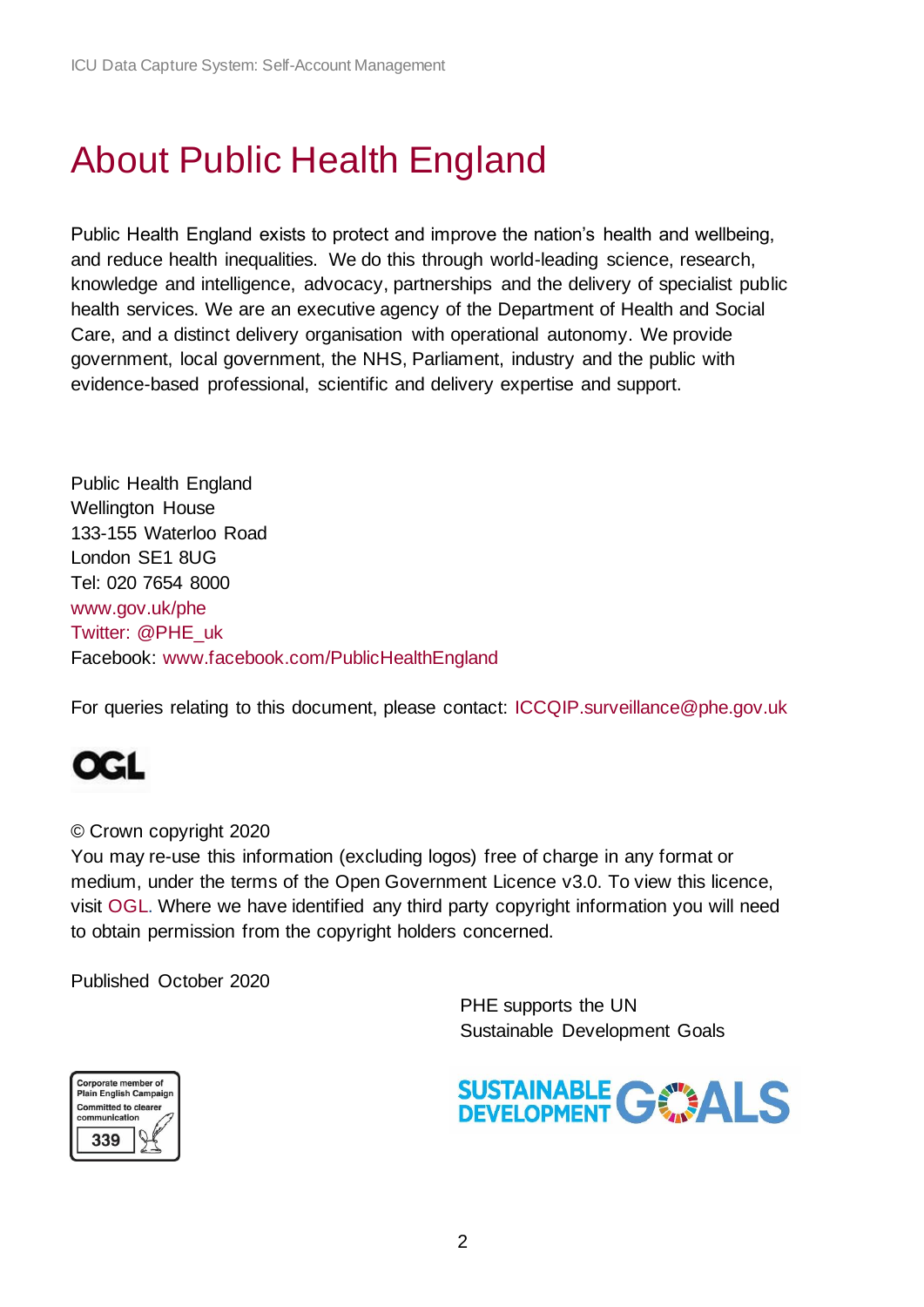# <span id="page-2-0"></span>Document History

| <b>Revision Date</b> | Author                | Version |
|----------------------|-----------------------|---------|
| 25/04/2018           | Public Health England | 1.0     |
| 02/10/2020           | Public Health England | 1.1     |
|                      |                       |         |
|                      |                       |         |
|                      |                       |         |
|                      |                       |         |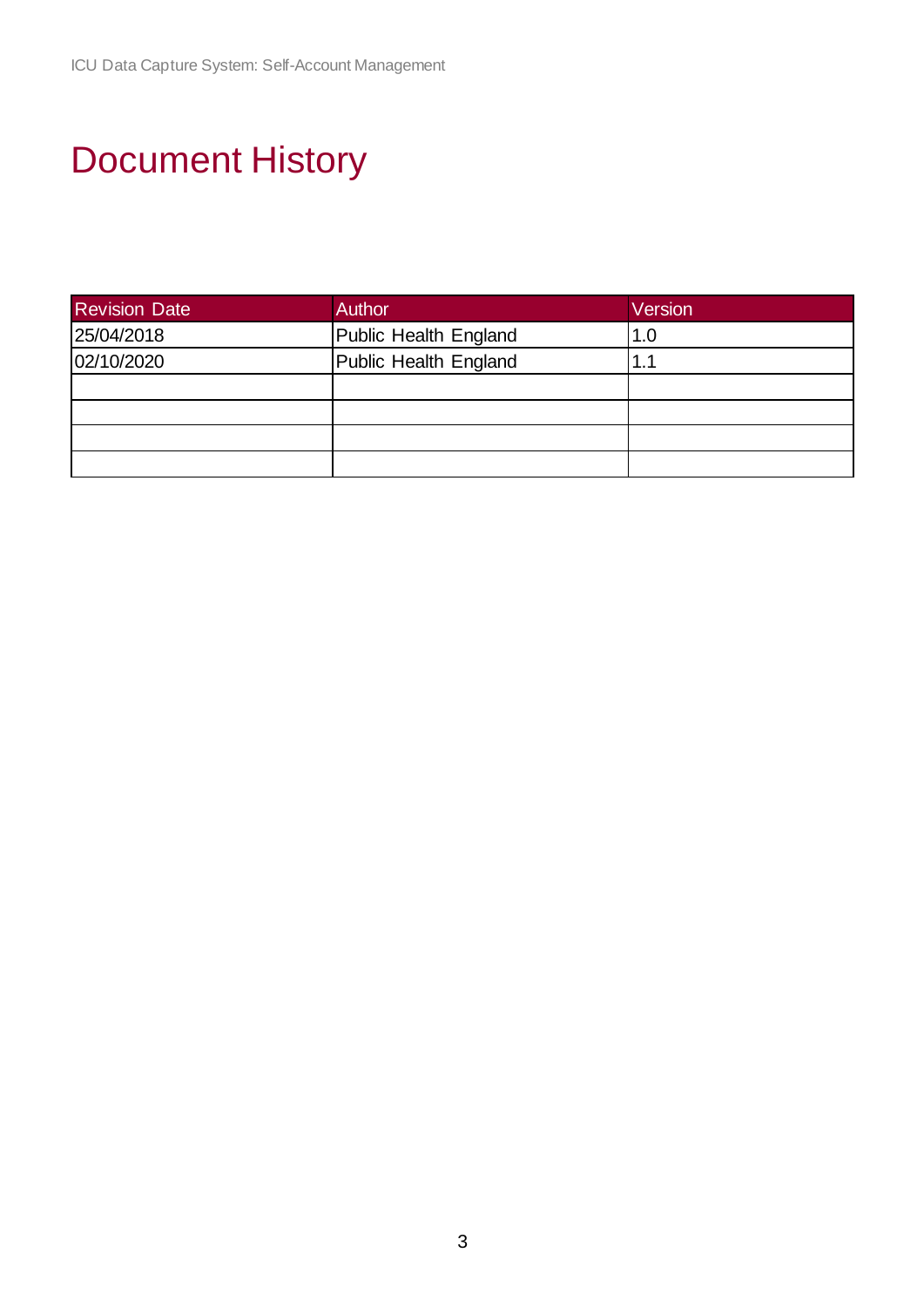# **Contents**

| About Public Health England                                                                     | $\overline{2}$ |        |
|-------------------------------------------------------------------------------------------------|----------------|--------|
| <b>Document History</b>                                                                         | 3              |        |
| Self-Account Management                                                                         | 5              |        |
| Login to the ICU DCS System                                                                     | 5              |        |
| Single Organisation Login<br>Multiple Organisation and/ or Role Login<br><b>Change Password</b> | 7              | 5<br>6 |
| <b>View/Edit User Details</b>                                                                   | 8              |        |
| <b>Reset Forgotten Password</b>                                                                 | 10             |        |
| <b>Locked Accounts</b>                                                                          | 12             |        |
| <b>Updating User Roles</b>                                                                      | 13             |        |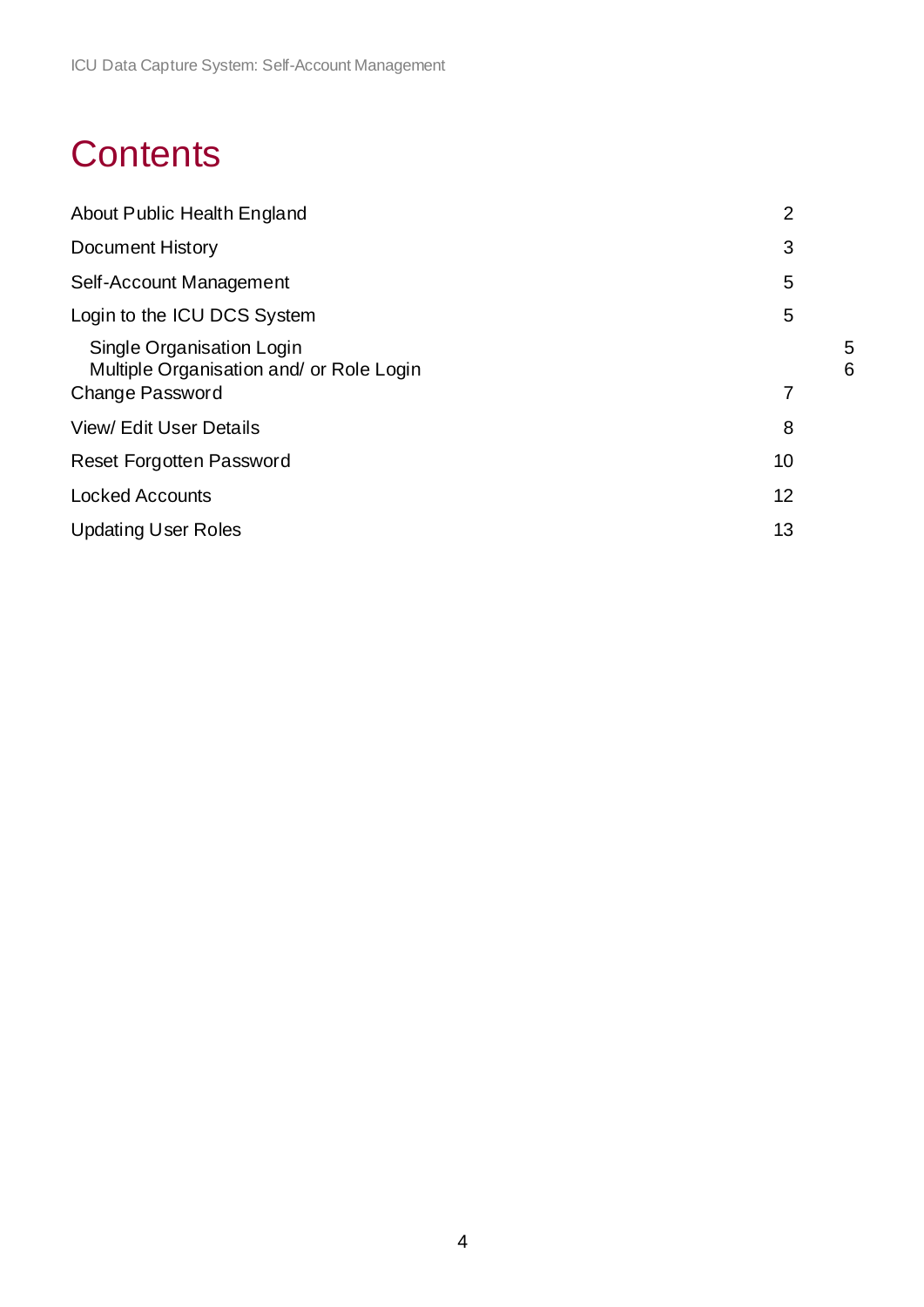# <span id="page-4-0"></span>Self-Account Management

# <span id="page-4-1"></span>Login to the ICU Data Capture System (DCS)

### <span id="page-4-2"></span>Single Organisation Login

- Go to [https://icudcs.phe.org.uk](https://icudcs.phe.org.uk/)
- The ICU DCS will display the 'Homepage' screen [\(Figure 1\)](#page-4-3)

### <span id="page-4-3"></span>**Figure 1: ICU DCS Homepage screen**

| <b>Public Health</b><br>England                                                                                   | <b>ICU Surveillance - Test Site</b> |                                                                                        |                                                                                                                                                                                                                                                                                                                                                                      | Home | <b>About Us</b>                                                                                           | Help   AAA<br><b>Contact Us</b> |
|-------------------------------------------------------------------------------------------------------------------|-------------------------------------|----------------------------------------------------------------------------------------|----------------------------------------------------------------------------------------------------------------------------------------------------------------------------------------------------------------------------------------------------------------------------------------------------------------------------------------------------------------------|------|-----------------------------------------------------------------------------------------------------------|---------------------------------|
| About the Intensive Care Unit & Data Capture System                                                               |                                     |                                                                                        |                                                                                                                                                                                                                                                                                                                                                                      |      | Log in                                                                                                    |                                 |
|                                                                                                                   |                                     | Intensive Care Unit (ICU) Surveillance<br>system for the surveillance of all ICU-BSIs. | Intensive Care Unit (ICU) blood stream infections (BSIs), are prevalent<br>across ICU units in England. This surveillance programme (Infection in<br>Critical Care Quality Improvement Programme - ICCQIP), works to<br>collect and report on unit level ICU-BSIs. Public Health England's Data<br>Capture System provides an integrated data reporting and analysis |      | User Name*<br>Password*<br>Forgot Password?<br>Don't have an account?<br>Register                         | Login                           |
| <b>Further Reading</b>                                                                                            |                                     | <b>ICCQIP Publications &amp; Updates</b>                                               |                                                                                                                                                                                                                                                                                                                                                                      |      | <b>Help &amp; Support</b>                                                                                 |                                 |
| <b>Related Information</b>                                                                                        |                                     | <b>About ICCOIP</b>                                                                    | <b>Aggregate Reports</b>                                                                                                                                                                                                                                                                                                                                             |      | <b>User Guides</b>                                                                                        |                                 |
| <b>England PPS Study</b><br>>>England Point Prevalence Survey (PPS)<br>It is reported that on any g               |                                     | <b>ICCOIP Publications &amp; Posters</b><br><b>Programme</b>                           | <b>Infection in Critical Care Quality Improvement</b>                                                                                                                                                                                                                                                                                                                |      | <b>ICU Surveillance Protocol</b><br>>>This is the protocol<br>ICU Protocol v3.4.pdf - link to<br>protocol |                                 |
| <b>Matching Michigan Study</b><br>>>'Matching Michigan': a 2-year stepped interventional<br>programme to minimise |                                     | <b>ICCOIP</b>                                                                          | >>The ICCQIP board was set up in 2016 to address the<br>concerns of hospital associated Infections (HAI)                                                                                                                                                                                                                                                             |      | To enquire or to register<br>>>Please email the ICCQIP inbox:<br><b>ICCOL</b>                             |                                 |
|                                                                                                                   |                                     |                                                                                        |                                                                                                                                                                                                                                                                                                                                                                      |      |                                                                                                           |                                 |

- Enter your 'User Name' (the email address that was used to request your account) and 'Password' in the 'Log in' panel
- Select the 'Login' Button
- The ICU DCS will display the 'Home Dashboard' screen [\(Figure 2\)](#page-5-1)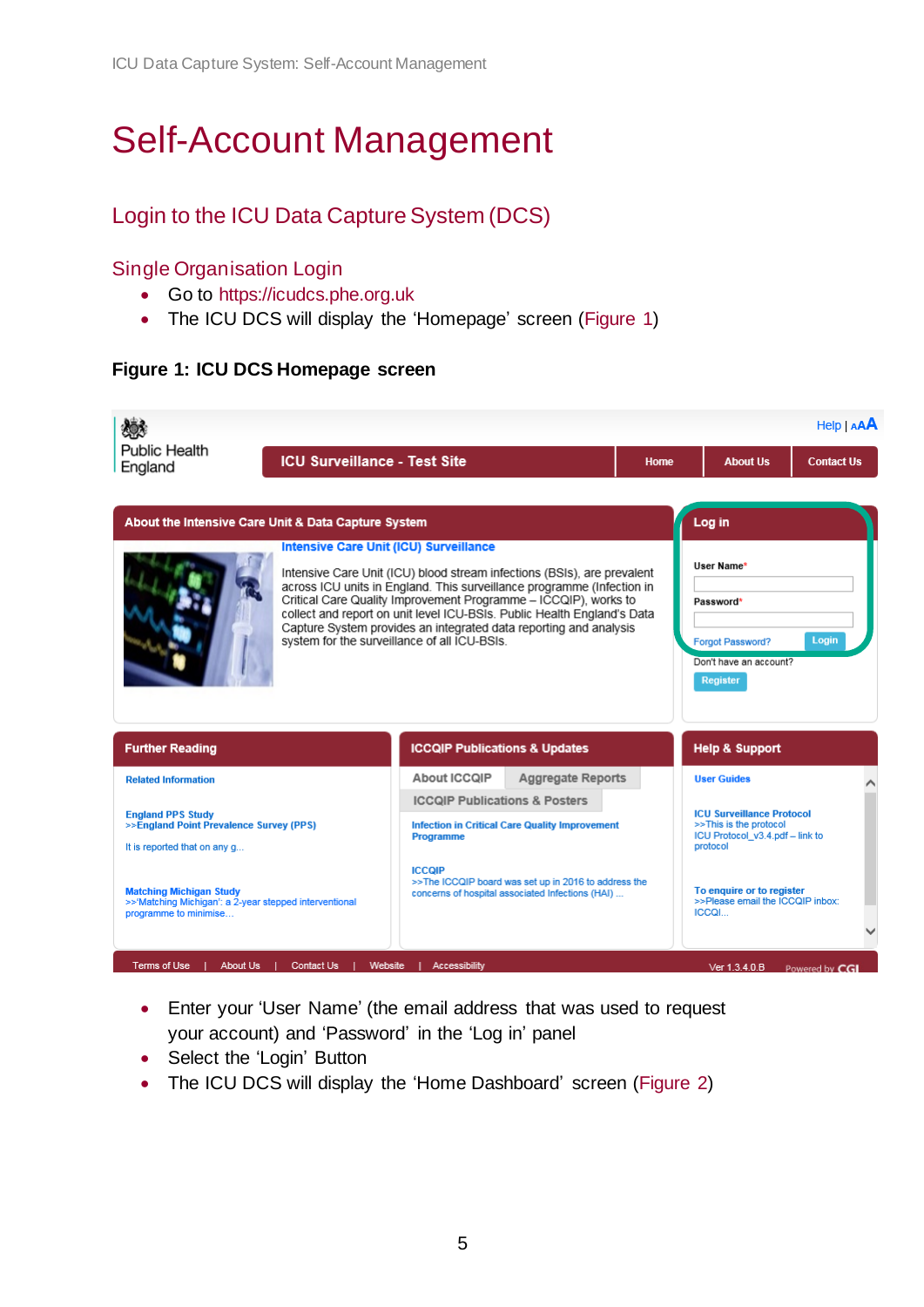| <b>Public Health</b><br>England                                                                                                                                                            | <b>ICU Surveillance - Test Site</b>             |                    |                         | Home | <b>About Us</b> | <b>Contact Us</b> |
|--------------------------------------------------------------------------------------------------------------------------------------------------------------------------------------------|-------------------------------------------------|--------------------|-------------------------|------|-----------------|-------------------|
| <b>Menu Toolbar</b>                                                                                                                                                                        | Home                                            | <b>ICU Summary</b> | <b>ICU Benchmarking</b> |      |                 |                   |
| <b>My Dashboard</b>                                                                                                                                                                        |                                                 |                    |                         |      |                 |                   |
| Search                                                                                                                                                                                     | Welcome-ICU                                     |                    |                         |      |                 |                   |
| <b>Data Upload Wizard</b>                                                                                                                                                                  | <b>System Announcements-ICU</b>                 |                    |                         |      |                 |                   |
| <b>User Administration</b>                                                                                                                                                                 | ICU Surveillance System (DCS)<br>System go live |                    |                         |      |                 |                   |
| Manage Account Requests                                                                                                                                                                    |                                                 |                    |                         |      |                 |                   |
| Manage User Accounts                                                                                                                                                                       |                                                 |                    |                         |      |                 |                   |
| Change Password                                                                                                                                                                            |                                                 |                    |                         |      |                 |                   |
| View/Edit User Details                                                                                                                                                                     |                                                 |                    |                         |      |                 |                   |
| <b>System Reports</b>                                                                                                                                                                      |                                                 |                    |                         |      |                 |                   |
| <b>Reports</b>                                                                                                                                                                             |                                                 |                    |                         |      |                 |                   |
| <b>Help &amp; Support</b>                                                                                                                                                                  |                                                 |                    |                         |      |                 |                   |
| Welcome to the ICU DCS                                                                                                                                                                     |                                                 |                    |                         |      |                 |                   |
| This is the system homepage<br>where PHE will post<br>announcements regarding<br>system updates, downtime,<br>surveillance programme<br>changes etc.<br>See FAQs and Content for more info |                                                 |                    |                         |      |                 |                   |

# <span id="page-5-1"></span>**Figure 2: ICU DCS Home Dashboard**

<span id="page-5-0"></span>Multiple Organisation and/ or Role Login

- If you have multiple roles or organisations that you are registered for, the login process is slightly different
- Go to [https://ICUdcs.phe.org.uk](https://hcaidcs.phe.org.uk/)
- The ICU DCS will display the 'Homepage' screen
- Enter your 'User Name' (the email address that was used to request your account) and 'Password' in the 'Log in' panel
- Select the 'Login' Button
- The ICU DCS will display the 'Login As' screen [\(Figure 3\)](#page-5-2)

### <span id="page-5-2"></span>**Figure 3: ICU DCS: Login As screen**

| <b>HCAI DCS: Login As</b> |                                                                                                               |  |
|---------------------------|---------------------------------------------------------------------------------------------------------------|--|
|                           | Your account is linked to more than one role.<br>You must select a role before you can log into<br>the system |  |
| Select Role               | ICU Local Administrator                                                                                       |  |
| Select Organisation Type  | Intensive Care Unit                                                                                           |  |
|                           | Login                                                                                                         |  |
|                           |                                                                                                               |  |
|                           |                                                                                                               |  |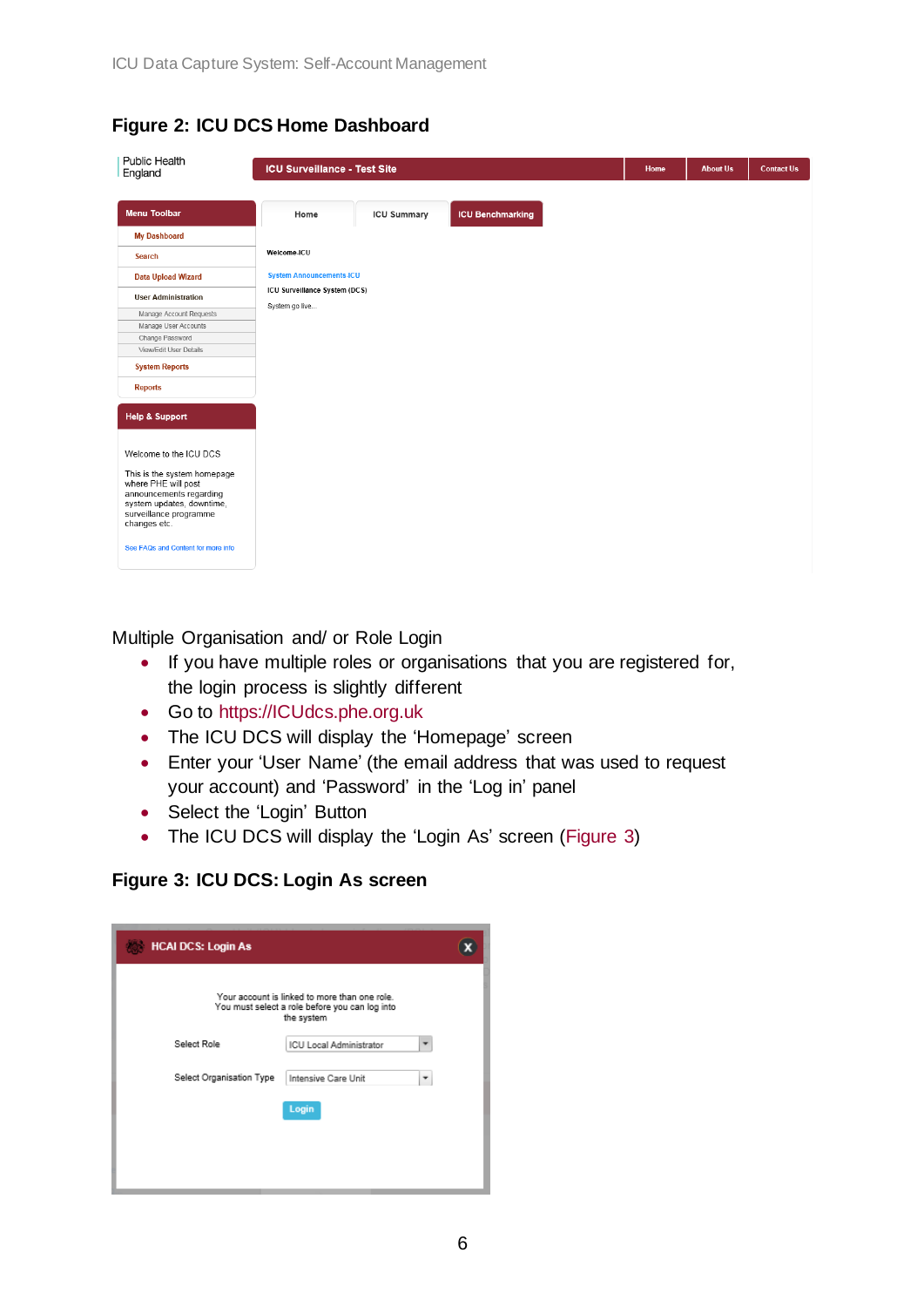- Select the 'Role' you wish to access the ICU DCS with
- Select the 'Organisation Type' you wish to access the ICU DCS with
- The ICU DCS will display the 'Home Dashboard' screen [\(Figure 2\)](#page-5-1)

## <span id="page-6-0"></span>Change Password

• Access the 'Change Password' option under 'User Administration' tab on the 'Menu Toolbar' on the left-hand side of the screen [\(Figure 4\)](#page-6-1)

<span id="page-6-1"></span>**Figure 4: Accessing Change Password option**

| <b>Public Health</b><br>England                                                                                                                      | <b>ICU Surveillance</b>         |                    |                         | Home | <b>About Us</b> | <b>Contact Us</b> |
|------------------------------------------------------------------------------------------------------------------------------------------------------|---------------------------------|--------------------|-------------------------|------|-----------------|-------------------|
| <b>Menu Toolbar</b>                                                                                                                                  | Home                            | <b>ICU Summary</b> | <b>ICU Benchmarking</b> |      |                 |                   |
| <b>My Dashboard</b>                                                                                                                                  |                                 |                    |                         |      |                 |                   |
| Search                                                                                                                                               | Welcome-ICU                     |                    |                         |      |                 |                   |
| <b>Data Upload Wizard</b>                                                                                                                            | <b>System Announcements-ICU</b> |                    |                         |      |                 |                   |
| <b>User Administration</b>                                                                                                                           | ICU Surveillance System (DCS)   |                    |                         |      |                 |                   |
| Manage Account Requests                                                                                                                              | System go live                  |                    |                         |      |                 |                   |
| Mangan Lleor Accounts<br>Change Password                                                                                                             |                                 |                    |                         |      |                 |                   |
| <b>View/Edit User Details</b>                                                                                                                        |                                 |                    |                         |      |                 |                   |
| <b>System Reports</b>                                                                                                                                |                                 |                    |                         |      |                 |                   |
| <b>Reports</b>                                                                                                                                       |                                 |                    |                         |      |                 |                   |
| <b>Help &amp; Support</b>                                                                                                                            |                                 |                    |                         |      |                 |                   |
| Welcome to the ICU DCS                                                                                                                               |                                 |                    |                         |      |                 |                   |
| This is the system homepage<br>where PHE will post<br>announcements regarding<br>system updates, downtime,<br>surveillance programme<br>changes etc. |                                 |                    |                         |      |                 |                   |
| See FAQs and Content for more info                                                                                                                   |                                 |                    |                         |      |                 |                   |

- Select 'Change Password'
- The ICU DCS will display the 'Change Password' screen [\(Figure 5\)](#page-7-1)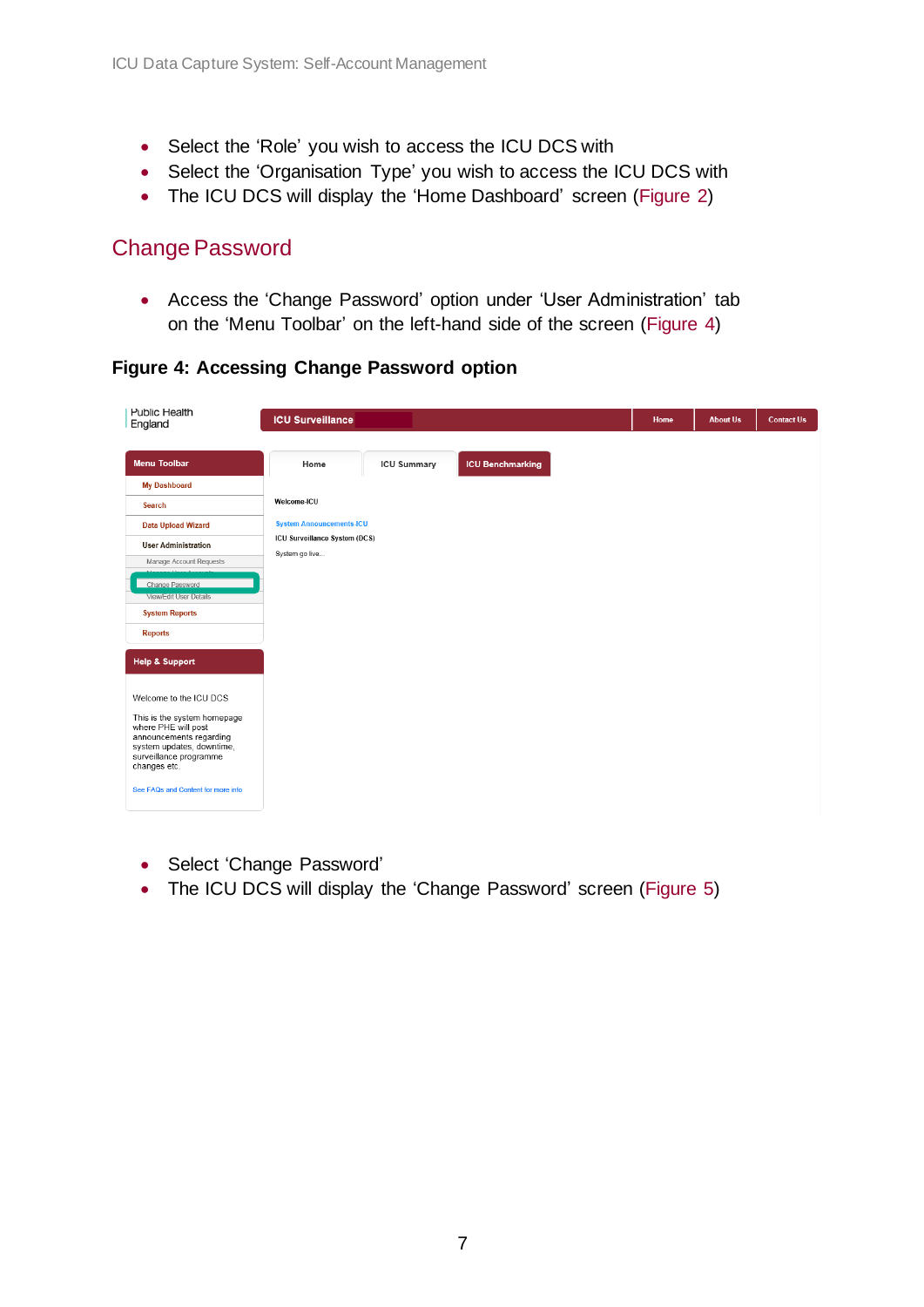<span id="page-7-1"></span>**Figure 5: Change Password screen**

| 戀<br><b>Public Health</b><br>England                                   | Help $ $ AAA<br>Logout<br>Welcome<br>$\star$<br>as ICU Local Administrator<br><b>ICU Surveillance</b><br><b>About Us</b><br><b>Contact Us</b><br>Home |
|------------------------------------------------------------------------|-------------------------------------------------------------------------------------------------------------------------------------------------------|
| <b>Menu Toolbar</b>                                                    | <b>Change Password</b>                                                                                                                                |
| My Dashboard                                                           |                                                                                                                                                       |
| <b>Search</b>                                                          | Mandatory fields are marked with red asterisk (*)                                                                                                     |
| <b>Data Upload Wizard</b>                                              |                                                                                                                                                       |
| <b>User Administration</b>                                             | To change your password, enter your current password and then supply a new password. Then re-enter your new password to confirm you typed it          |
| <b>System Reports</b>                                                  | correctly.                                                                                                                                            |
| Reports                                                                | New passwords are required to be a minimum of 8 characters in length.                                                                                 |
| <b>Help &amp; Support</b>                                              | <b>Account Information</b><br>Old Password*                                                                                                           |
| Allows the user password to be<br>changed.<br>Click here to view guide | New Password*<br>Confirm New Password*                                                                                                                |
| See FAQs and Content for more info                                     | Cancel<br><b>Submit</b>                                                                                                                               |

- Enter your 'Old Password'
- Enter your 'New Password'
	- o Please note that your new password must not match eight previously used passwords, and your password must be eight or more characters to include at least one capital letter, one numeric character and nonalpha numeric character e.g. #\*£)
- Re-enter you're your new password in 'Confirm New Password'
- Select 'Submit'
- The ICU DCS will display the 'Change Password Success' screen
- Select 'Continue'
- The ICU DCS will display the 'Home Dashboard' screen
- You can access the ICU DCS with your new password the next time you login

### <span id="page-7-0"></span>View/ Edit User Details

• Access the 'View/ Edit User Details' option under 'User Administration' tab on the 'Menu Toolbar' on the left-hand side of the screen [\(Figure](#page-8-0)  [6\)](#page-8-0)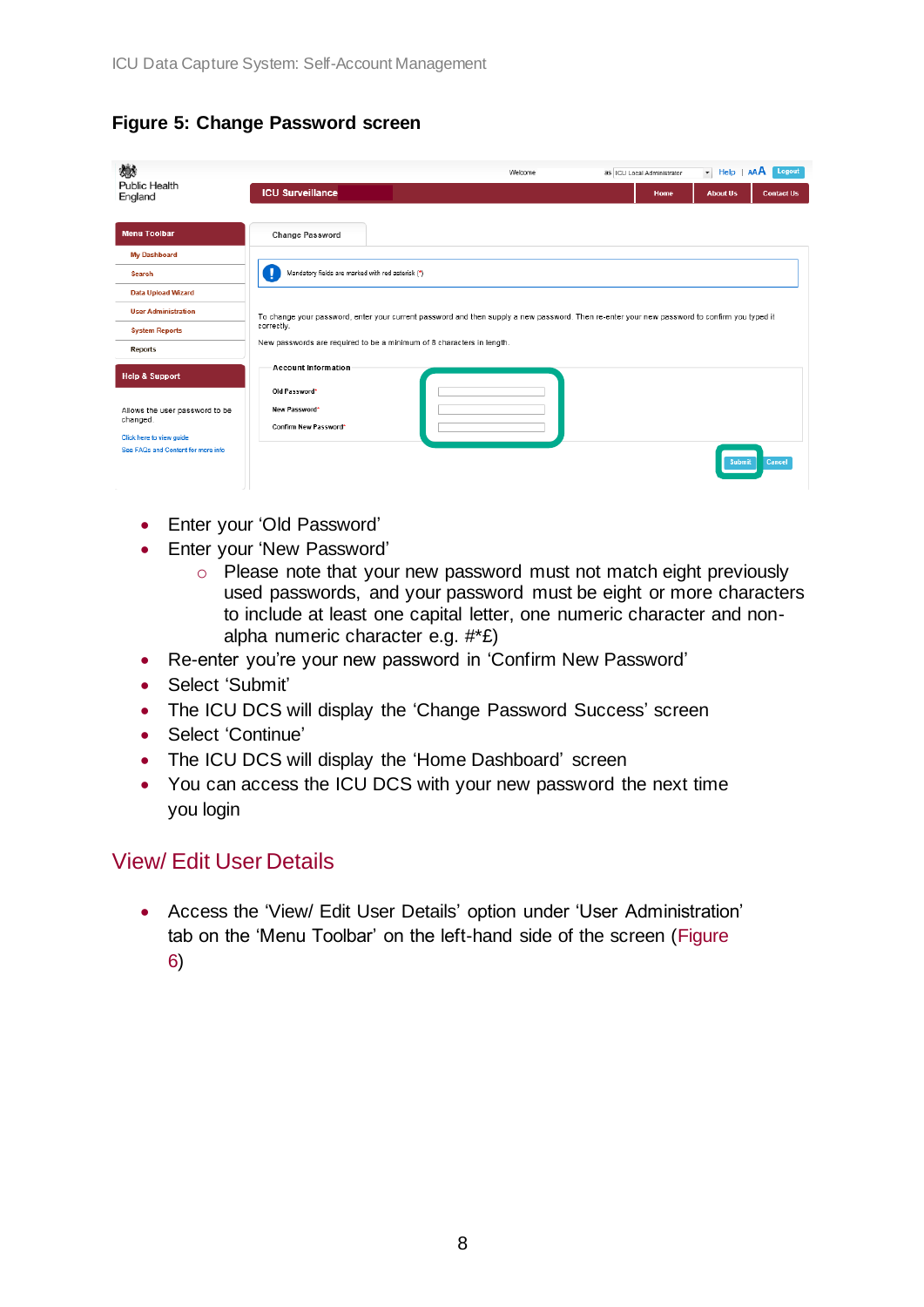<span id="page-8-0"></span>

| Figure 6: Accessing View/Edit User Details option |  |
|---------------------------------------------------|--|
|---------------------------------------------------|--|

| <b>Public Health</b><br>England                                                                                                                      | <b>ICU Surveillance</b>                         |                    |                         | Home | <b>About Us</b> | <b>Contact Us</b> |
|------------------------------------------------------------------------------------------------------------------------------------------------------|-------------------------------------------------|--------------------|-------------------------|------|-----------------|-------------------|
| <b>Menu Toolbar</b>                                                                                                                                  | Home                                            | <b>ICU Summary</b> | <b>ICU Benchmarking</b> |      |                 |                   |
| <b>My Dashboard</b>                                                                                                                                  |                                                 |                    |                         |      |                 |                   |
| <b>Search</b>                                                                                                                                        | Welcome-ICU                                     |                    |                         |      |                 |                   |
| <b>Data Upload Wizard</b>                                                                                                                            | <b>System Announcements-ICU</b>                 |                    |                         |      |                 |                   |
| <b>User Administration</b>                                                                                                                           | ICU Surveillance System (DCS)<br>System go live |                    |                         |      |                 |                   |
| Manage Account Requests                                                                                                                              |                                                 |                    |                         |      |                 |                   |
| Manage User Accounts                                                                                                                                 |                                                 |                    |                         |      |                 |                   |
| Change Paccurant<br>View/Edit User Details                                                                                                           |                                                 |                    |                         |      |                 |                   |
| <b>System Reports</b>                                                                                                                                |                                                 |                    |                         |      |                 |                   |
| <b>Reports</b>                                                                                                                                       |                                                 |                    |                         |      |                 |                   |
| <b>Help &amp; Support</b>                                                                                                                            |                                                 |                    |                         |      |                 |                   |
| Welcome to the ICU DCS                                                                                                                               |                                                 |                    |                         |      |                 |                   |
| This is the system homepage<br>where PHE will post<br>announcements regarding<br>system updates, downtime,<br>surveillance programme<br>changes etc. |                                                 |                    |                         |      |                 |                   |
| See FAQs and Content for more info                                                                                                                   |                                                 |                    |                         |      |                 |                   |

- Select 'User Administration'
- Select 'View/ Edit User Details'
- The ICU DCS will display the View/ Edit User Details screen [\(Figure 7\)](#page-8-1)

<span id="page-8-1"></span>**Figure 7: View/ Edit User Details Screen**

| <b>FULLIO FIGAILI</b><br>England                                   | <b>ICU Surveillance</b>                                |              |        | Home | <b>About Us</b> | <b>Contact Us</b> |
|--------------------------------------------------------------------|--------------------------------------------------------|--------------|--------|------|-----------------|-------------------|
| <b>Menu Toolbar</b>                                                | <b>View/Edit User Details</b>                          |              |        |      |                 |                   |
| My Dashboard                                                       |                                                        |              |        |      |                 |                   |
| <b>Search</b>                                                      | ļ<br>Mandatory fields are marked with red asterisk (*) |              |        |      |                 |                   |
| <b>Data Upload Wizard</b>                                          | View/Edit User Details                                 |              |        |      |                 |                   |
| <b>User Administration</b>                                         | User Id                                                | test@nhs.net |        |      |                 |                   |
| <b>System Reports</b>                                              | Email Address*                                         | test@nhs.net | $\Box$ |      |                 |                   |
| <b>Reports</b>                                                     | First Name*                                            | Test         |        |      |                 |                   |
| <b>Help &amp; Support</b>                                          | Surname*                                               | Test         |        |      |                 |                   |
|                                                                    | Primary Contact Telephone Number*                      | 99999999     |        |      |                 |                   |
| This system will allow the user<br>to View/Edit data on their user | Secondary Contact Telephone Number                     |              |        |      |                 |                   |
| record.<br>Click here to view guide                                |                                                        |              |        |      | Save            | Cancel            |
| See FAQs and Content for more info                                 |                                                        |              |        |      |                 |                   |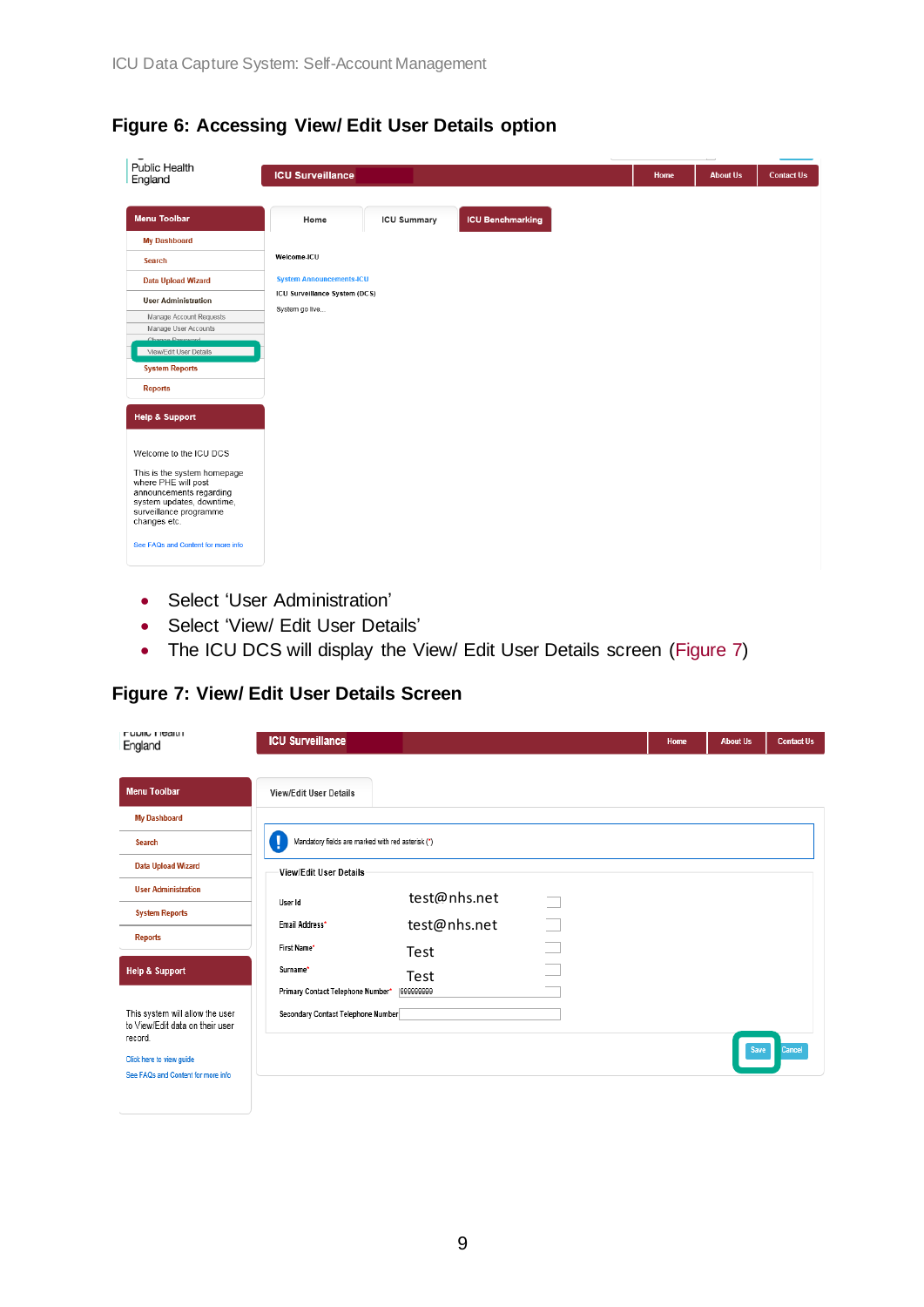- If required, update your First Name, Surname, Primary Telephone Number or Secondary Telephone Number
- Select 'Save'
- The ICU DCS will display the 'Home Dashboard' screen

# <span id="page-9-0"></span>Reset Forgotten Password

- Go to [https://icudcs.phe.org.uk](https://icudcs.phe.org.uk/)
- The ICU DCS will display the 'Homepage' screen
- Navigate to the Log in Panel
- Select 'Forgot Password?' [\(Figure 8\)](#page-9-1)
- The ICU DCS will display the 'Reset Forgotten Password' screen [\(Figure 9\)](#page-10-0)

### <span id="page-9-1"></span>**Figure 8: Homepage: 'Forgot Password?' Option**

|                                                                                                                   |                                        |                                                                                                                                                                                                                                                                                                                                                                                                                      |                                                                                                          |             |                                                                                          | Help   AAA                       |
|-------------------------------------------------------------------------------------------------------------------|----------------------------------------|----------------------------------------------------------------------------------------------------------------------------------------------------------------------------------------------------------------------------------------------------------------------------------------------------------------------------------------------------------------------------------------------------------------------|----------------------------------------------------------------------------------------------------------|-------------|------------------------------------------------------------------------------------------|----------------------------------|
| Public Health<br>England                                                                                          | <b>ICU Surveillance - Test Site</b>    |                                                                                                                                                                                                                                                                                                                                                                                                                      |                                                                                                          | <b>Home</b> | <b>About Us</b>                                                                          | <b>Contact Us</b>                |
|                                                                                                                   |                                        |                                                                                                                                                                                                                                                                                                                                                                                                                      |                                                                                                          |             |                                                                                          |                                  |
| About the Intensive Care Unit & Data Capture System                                                               |                                        |                                                                                                                                                                                                                                                                                                                                                                                                                      |                                                                                                          |             | Log in                                                                                   |                                  |
|                                                                                                                   | Intensive Care Unit (ICU) Surveillance | Intensive Care Unit (ICU) blood stream infections (BSIs), are prevalent<br>across ICU units in England. This surveillance programme (Infection in<br>Critical Care Quality Improvement Programme - ICCQIP), works to<br>collect and report on unit level ICU-BSIs. Public Health England's Data<br>Capture System provides an integrated data reporting and analysis<br>system for the surveillance of all ICU-BSIs. |                                                                                                          |             | User Name*<br>Password*<br>Forgot Password?<br>Don't have an account?<br><b>Register</b> | Login                            |
| <b>Further Reading</b>                                                                                            |                                        | <b>ICCQIP Publications &amp; Updates</b>                                                                                                                                                                                                                                                                                                                                                                             |                                                                                                          |             | <b>Help &amp; Support</b>                                                                |                                  |
| <b>Related Information</b>                                                                                        |                                        | About ICCOIP                                                                                                                                                                                                                                                                                                                                                                                                         | <b>Aggregate Reports</b>                                                                                 |             | <b>User Guides</b>                                                                       |                                  |
| <b>England PPS Study</b><br>>>England Point Prevalence Survey (PPS)<br>It is reported that on any q               |                                        | <b>ICCOIP Publications &amp; Posters</b><br>Programme<br><b>ICCOIP</b>                                                                                                                                                                                                                                                                                                                                               | <b>Infection in Critical Care Quality Improvement</b>                                                    |             | <b>ICU Surveillance Protocol</b><br>>>This is the protocol<br>protocol                   | ICU Protocol v3.4.pdf - link to  |
| <b>Matching Michigan Study</b><br>>>'Matching Michigan': a 2-year stepped interventional<br>programme to minimise |                                        |                                                                                                                                                                                                                                                                                                                                                                                                                      | >>The ICCQIP board was set up in 2016 to address the<br>concerns of hospital associated Infections (HAI) |             | To enquire or to register<br><b>ICCQI</b>                                                | >>Please email the ICCQIP inbox: |
| Terms of Use<br><b>About Us</b>                                                                                   | Contact Us<br>Website                  | Accessibility                                                                                                                                                                                                                                                                                                                                                                                                        |                                                                                                          |             | Ver 1.3.4.0.B                                                                            | Powered by CGI                   |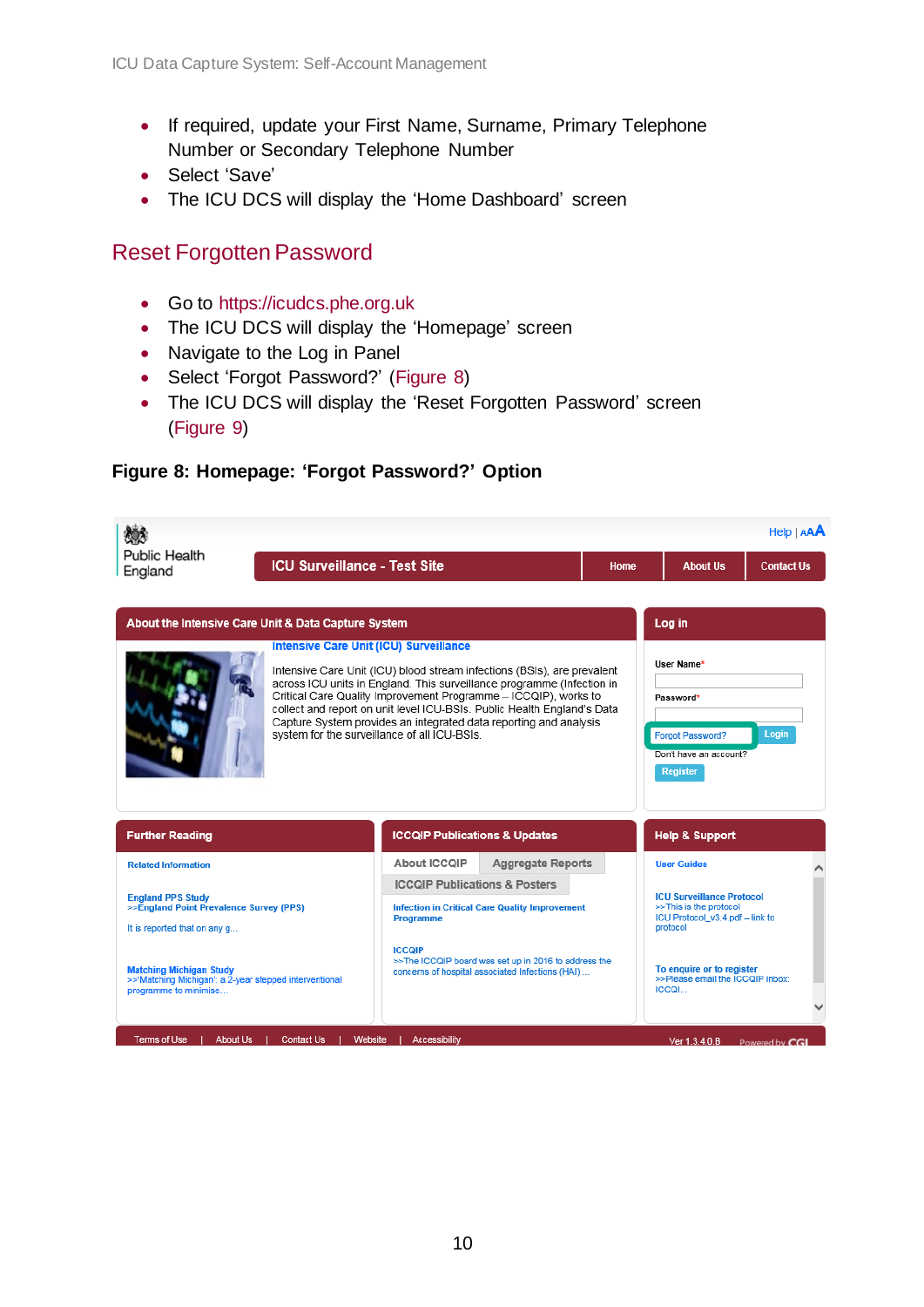#### <span id="page-10-0"></span>**Figure 9: Reset Forgotten Password screen**

| 戀                                |                                                  |      |                 | Help   AAA        |
|----------------------------------|--------------------------------------------------|------|-----------------|-------------------|
| Public Health<br>England         | <b>ICU Surveillance</b>                          | Home | <b>About Us</b> | <b>Contact Us</b> |
| <b>Reset Forgotten Password</b>  |                                                  |      |                 |                   |
|                                  | Mandatory fields are marked with red asterisk(*) |      |                 |                   |
| Enter registered e-mail address* |                                                  |      | <b>Next</b>     | Cancel            |
| $\bullet$                        | Enter your registered e-mail address             |      |                 |                   |

- Select 'Next'
- The ICU DCS will prompt you to select a Security Question that was chosen when you created an account [\(Figure 10\)](#page-10-1)
- Select a Security Question
- Enter the Answer to that security question, please note that answers are case sensitive

#### <span id="page-10-1"></span>**Figure 10: Reset Forgotten Password: answering security question**

| 戀                                     | Help   AAA                                        |  |      |                 |                   |  |
|---------------------------------------|---------------------------------------------------|--|------|-----------------|-------------------|--|
| <b>Public Health</b><br>England       | <b>ICU Surveillance</b>                           |  | Home | <b>About Us</b> | <b>Contact Us</b> |  |
| <b>Reset Forgotten Password</b>       |                                                   |  |      |                 |                   |  |
|                                       | Mandatory fields are marked with red asterisk (*) |  |      |                 |                   |  |
| Reset Forgotten Password              |                                                   |  |      |                 |                   |  |
| Choose Security Question* - Select -- | $\overline{\phantom{a}}$                          |  |      |                 |                   |  |
| Answer*                               |                                                   |  |      |                 |                   |  |
|                                       |                                                   |  |      | <b>Submit</b>   | Cancel            |  |

- The ICU DCS will send an email titled 'ICU Data Capture System: Password Reset'
- Select the 'Reset Password' link in the message
- The ICU DCS will display the 'Reset Forgotten Password' screen [\(Figure 11\)](#page-11-1)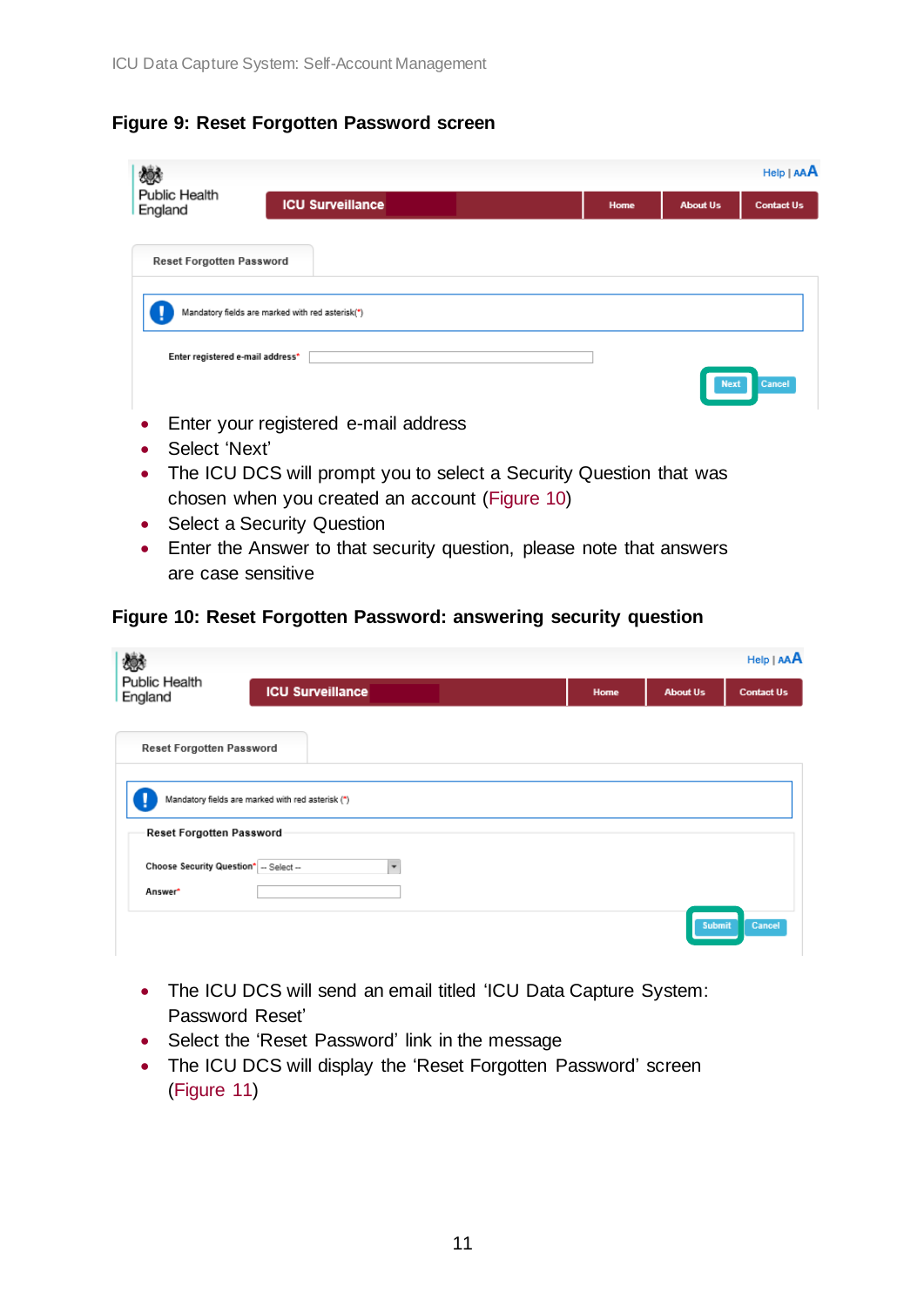### <span id="page-11-1"></span>**Figure 11: Reset Forgotten Password screen**

| 戀                               | Heip AA                                           |  |      |                 |                   |  |
|---------------------------------|---------------------------------------------------|--|------|-----------------|-------------------|--|
| <b>Public Health</b><br>England | <b>ICU Surveillance</b>                           |  | Home | <b>About Us</b> | <b>Contact Us</b> |  |
| <b>Reset Forgotten Password</b> |                                                   |  |      |                 |                   |  |
|                                 | Mandatory fields are marked with red asterisk (*) |  |      |                 |                   |  |
| Reset Forgotten Password        |                                                   |  |      |                 |                   |  |
| New Password*                   |                                                   |  |      |                 |                   |  |
| Confirm Password*               |                                                   |  |      |                 |                   |  |
|                                 |                                                   |  |      | <b>Submit</b>   | Cancel            |  |

- Enter your 'New Password'
	- Please note that your new password must not match eight previously used passwords, and your password must be 8 or more characters to include at least one capital letter, one numeric character and non-alpha numeric character e.g. #\*£)
- Re-enter your new password in 'Confirm New Password'
- Select 'Submit'
- The ICU DCS will confirm your password has been changed
- Select 'Login'
- The ICU DCS will display the 'Homepage' screen

## <span id="page-11-0"></span>Locked Accounts

If you have entered the incorrect password on five occasions your account will be automatically locked by the ICU DCS [\(Figure 12\)](#page-12-1).